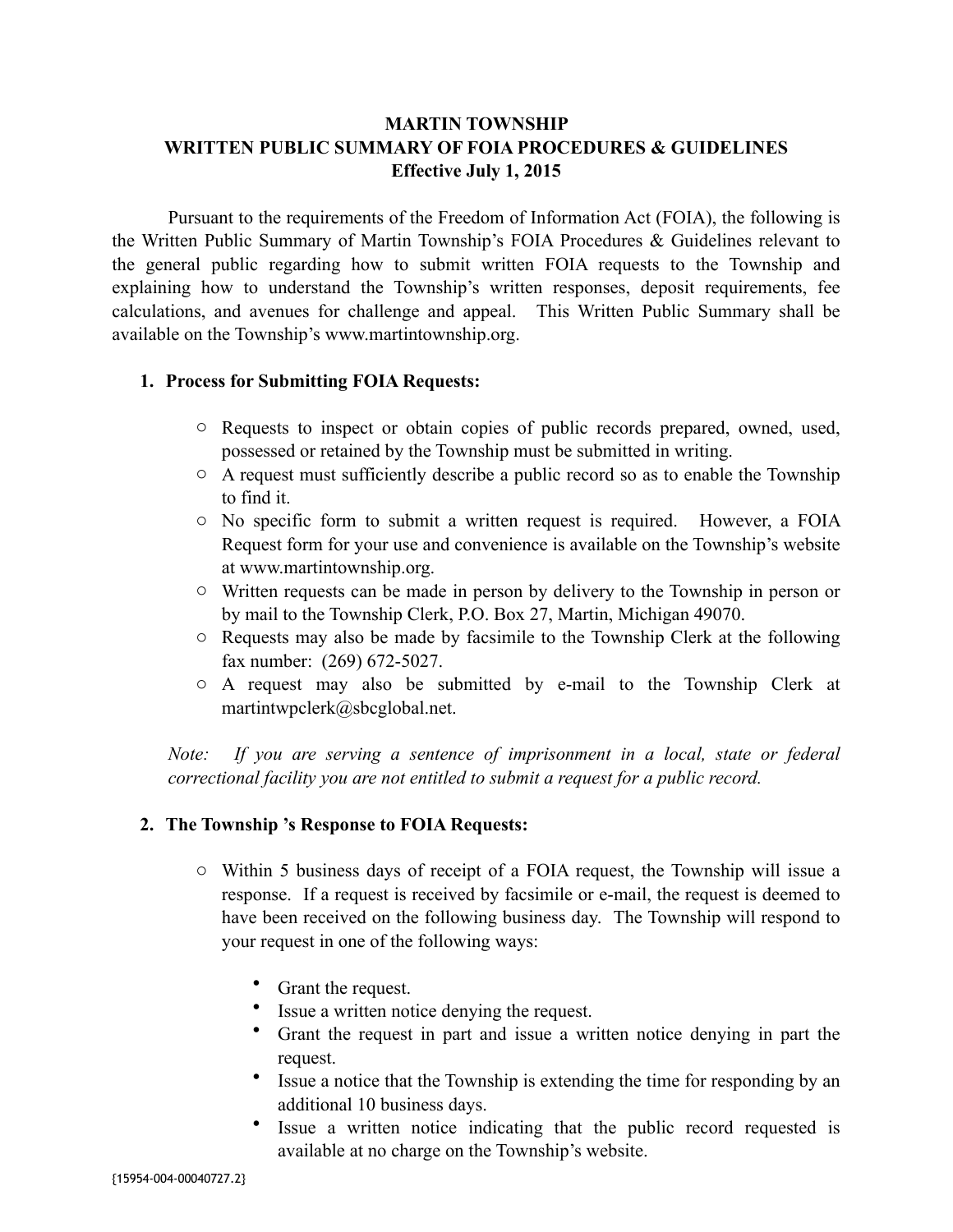$\circ$  If the request is granted, or granted in part, the Township will require that payment be made for the allowable fees associated with responding to the request before the public record is made available.

# **3. Fee Deposit Requirements:**

- o If the Township has made a good faith calculation that the total estimated fee for processing the request exceeds \$50.00, the Township will require that you provide a deposit in the amount of 50% of the total estimated fee. When the Township requests the deposit, it will provide you a non-binding best efforts estimate of how long it will take to process the request following receipt by the Township of your deposit.
- o If the Township receives a request from a person who has not paid the Township for copies of public records made in fulfillment of a previously granted written request, the Township will require a deposit of 100% of the estimate processing fee before it begins to search for the public record for any subsequent written request when all of the following conditions exist:
	- The final fee for the prior written request is not more than 105% of the estimated fee;
	- The public records made available contained the information sought in the prior written request and remain in the Township's possession;
	- The public records were made available to the individual, subject to payment, within the time frame estimated by the Township to provide the records;
	- 90 days have passed since the Township notified the individual in writing that the public records were available for pickup or mailing;
	- The individual is unable to show proof of prior payment to the Township; and
	- The Township has calculated an estimated detailed itemization that is the basis for the current written request's increased fee deposit.
- $\circ$  The Township will not require the 100% estimated fee deposit if any of the following apply:
	- The person making the request is able to show proof of prior payment in full to the Township;
	- The Township is subsequently paid in full for all applicable prior written requests; or
	- 365 days have passed since the person made the request for which full payment was not remitted to the Township.

## **4. Fees for Processing FOIA Requests:**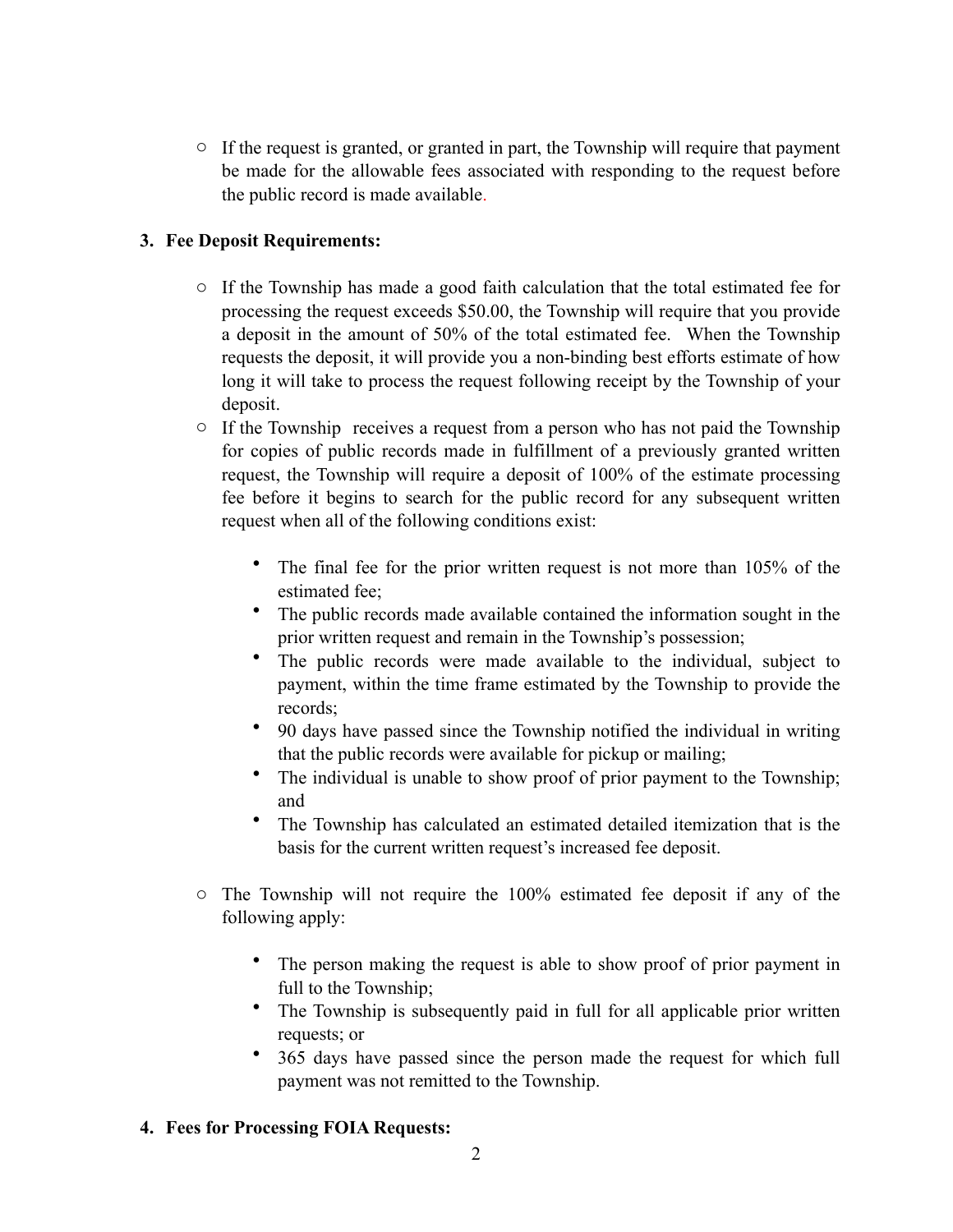- o The FOIA Coordinator will require payment in full for the allowable fees for processing and responding to a FOIA request before the public record is made available.
- o FOIA permits the Township to charge and collect a fee for the following six categories of costs associated with responding to a FOIA request:
	- Labor costs directly associated with searching for, locating and examining a requested public record.
	- Labor costs directly associated with a review of a record to separate and delete information exempt from disclosure from information which is not exempt from disclosure.
	- The actual and most reasonably economical cost of computer discs, computer tapes or other digital or similar media.
	- The actual total incremental cost of duplication or publication, not including labor, of paper copies of public records.
	- Labor costs directly associated with duplication or publication including making paper copies, making digital copies, or transferring digital public records to the requesting person in non-paper physical media or through the Internet or other electronic means.
	- The cost to mail or send a public record to a requestor.
- o Labor Costs
	- All labor costs will be estimated and charged in 15 minute increments with all partial time increments rounded down. If the time involved is less than 15 minutes, there will be no labor charge.
	- Labor costs will be charged at the hourly wage of the lowest-paid employee capable of performing the work in the specific instance, regardless of who actually performs the labor.
	- Labor costs will also include a charge to cover or partially cover the cost of fringe benefits up to 50% of the labor charge amount but not to exceed the actual fringe benefit cost.
- o Non-paper Physical Media
	- The cost for records provided on non-paper physical media, such as computer discs, computer tapes or other digital or similar media will be at the actual and most reasonably economical cost for the non-paper media.
	- This cost will be charged only if the Township has the technological capability necessary to provide the public record in the non-paper physical media format.
- o Paper Copies
	- The cost of paper copies of public records made on standard letter  $(8 \frac{1}{2} x)$ 11) or legal  $(8 \frac{1}{2} \times 14)$  sized paper will not exceed \$.10 per sheet of paper.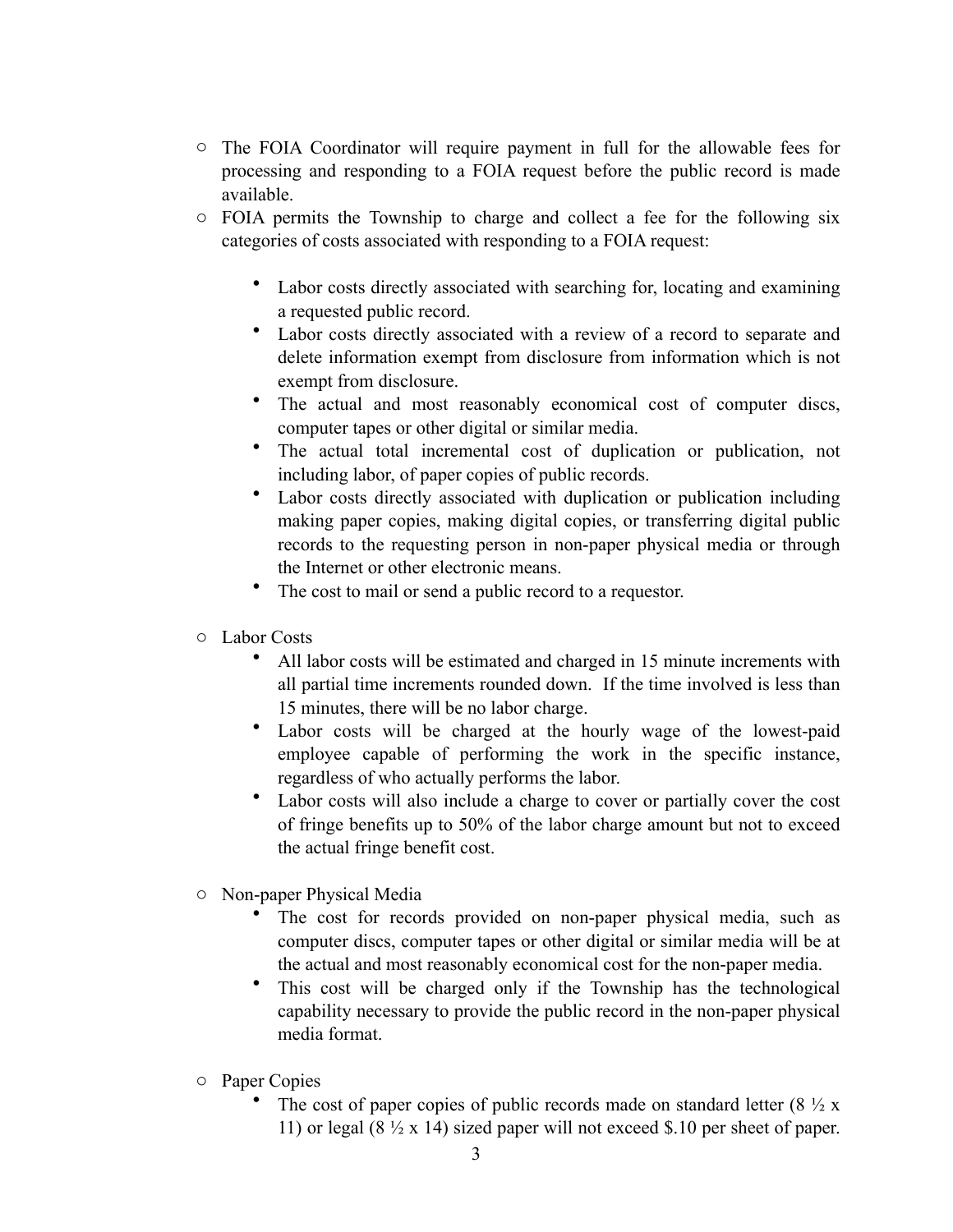Copies for non-standard sized sheet paper will reflect the actual cost of duplication.

- The Township will utilize the most economical means available for making copies of public records, including using double-sided printing, if cost saving and available.
- o Mailing Costs
	- The Township will charge the actual cost to mail public records using a reasonably economical and justified means.
	- The Township will not charge for expedited shipping or insurance unless requested by the requesting person but the Township may charge the least expensive form of postal delivery confirmation.
- o A fee will not be charged for the cost of search, examination, review and the deletion and separation of exempt from nonexempt information unless failure to charge a fee would result in unreasonably high costs to the Township because of the nature of the request in the particular instance, and the Township specifically identifies the nature of the unreasonably high costs.
- $\circ$  The FOIA Coordinator may waive or reduce a fee if it is determined that a waiver or reduction of the fee is in the public interest because searching for or furnishing copies of the public record can be considered as primarily benefiting the general public.

# **5. Eligibility for Fee Reduction:**

- $\circ$  The Township will waive the first \$20.00 of the processing fee for a request if you submit an affidavit stating that you are:
	- Indigent and receiving specific public assistance; or
	- If not receiving specific public assistance, stating facts demonstrating an inability to pay because of indigency.
- o You are not eligible to receive the \$20.00 waiver based on indigency if you:
	- Have previously received discounted copies of public records form the Township twice during the calendar year; or
	- Are requesting information on behalf of other persons who are offering or providing payment to you to make the request.
- $\circ$  The Township will waive the first \$20.00 of the processing fee for a request if you are a nonprofit organization designated by the State of Michigan to carry out certain activities and your request satisfies certain criteria. (Please see the full Procedures & Guidelines for more information).

## **6. Appeals-Denials of FOIA Request:**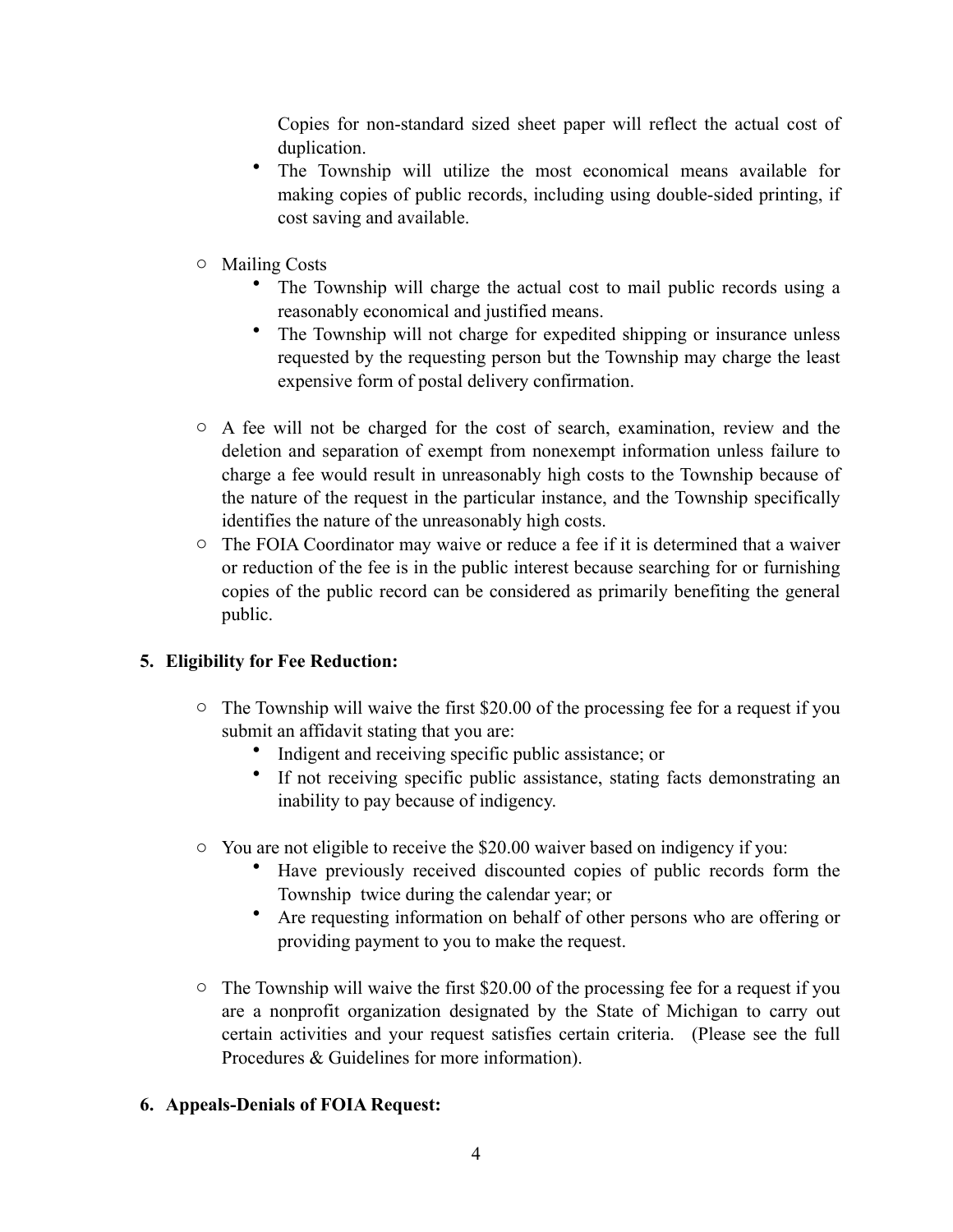If you believe that all or a portion of a public record has not been disclosed or has been improperly exempted from disclosure, you may file a written appeal of the denial with the Township Board(c/o the Township Clerk). The appeal must be in writing, specifically state the word "appeal" and identify the reason or reasons you are seeking a reversal of the denial. The Township Board is not considered to have received the written appeal until the first regularly scheduled Township Board meeting after the submission of the written appeal.

Within 10 business days of receiving the written appeal, the Township Board will respond in writing by:

- Reversing the disclosure denial;
- Upholding the disclosure denial; or
- Reverse the disclosure denial in part and uphold the disclosure denial in part.
- Under unusual circumstances, issue a notice extending for not more than ten (10) business days the period during which the Township Board will respond to the written appeal. The Township Board shall not issue more than one notice of extension for a particular written appeal.

Whether or not you submitted an appeal of a denial to the Township Board, you may file a civil action in Circuit Court to compel the Township's disclosure of public records as provided in Section 10 of the Act.

## **7. Appeals-Fees:**

If you believe that the fee charged by the Township to process your FOIA request exceeds the amount permitted by FOIA, you must first submit a written appeal for a fee reduction to the Township Board (c/o the Township Clerk). The appeal must be in writing, specifically state the word "appeal" and identify how the required fee exceeds the amount permitted. The Township Board is not considered to have received a written appeal until the first regularly scheduled meeting of the Township Board following the first regularly scheduled meeting of the Township Board following submission of the written appeal.

Within 10 business days after receiving the appeal, the Township Board will respond in writing by:

- Waiving the fee;
- Reducing the fee and issue a written determination indicating the specific basis that supports the remaining fee;
- Upholding the fee and issue a written determination indicating the specific basis that supports the required fee; or
- Issuing a notice detailing the reason or reasons for extending for not more than 10 business days the period during which the Township Board will